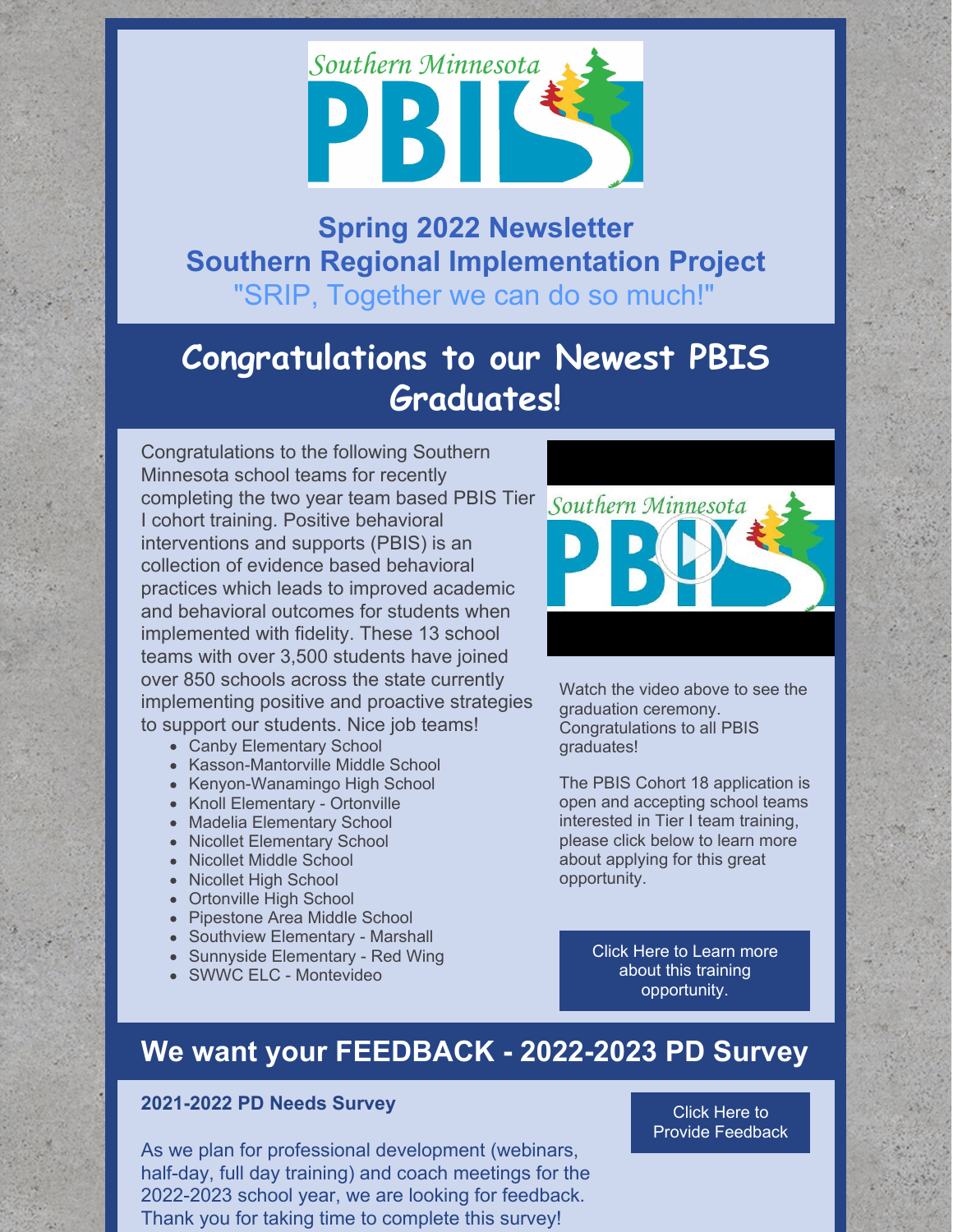

# **Upcoming PBIS Meetings**

March 21: PBIS Connect 3:15 - 3:45 pm - Supporting Staff Mental Health [-REGISTER](https://socrates.zoom.us/meeting/register/tJcpcuyprjIqG9b26-KpkZqHhsOdA3kBA4xS) HERE April 13: Coach Meeting - Effective Communication 3:00 - 4:00 pm [-REGISTER](https://socrates.zoom.us/meeting/register/tJArce2trDkoE9MYDTLmJLNhPUs952zxbTEu) HERE April 25: PBIS Connect 3:15 - 3:45 pm - Supporting Internalizing Behaviors [-REGISTER](https://socrates.zoom.us/meeting/register/tJYucOGvpz0rH9TO9nQzgNp7Ih8KWCjT6FCf) HERE May 12: Webinar 3:00 - 4:00 pm - Ending the Year Strong Checklist/EOY Report [-REGISTER](https://socrates.zoom.us/meeting/register/tJ0scuqgqjwiHdIMt5uqsZNrem0rf4dVhQzQ) HERE

### **View our 2021-2022 Professional [Development](https://drive.google.com/file/d/1wqxM0Sfi7me_KC8agcFvTbBoq1ivgtyd/view?usp=sharing) Catalog**

# **Data Reminders**



## **Want Assistance?**

Do you want help with answering these questions?

Do you want SRIP to facilitate your TFI?

Do you want help with organizing your teams data calendar?

We are here to help you on your time, and at no cost!

**Want Assistance? Please Contact: Liz Deen at 507-529-7531 or liz.deen@swwc.org**

**"Always look for the smallest change that will produce the largest effect"**

## **Data Analyst - Spring To Do List:**

**Take your annual Tiered Fidelity Inventory (TFI) as a team** which will help guide your team to set goals or action plan this year. *All active PBIS schools take a fidelity assessment at least once per year!* We can open your survey or support your team to take this fidelity assessment! Call today!

#### **Review Minnesota PBIS Sustaining Exemplar**

**Recognition** which recognizes Minnesota schools that are implementing PBIS with fidelity and continuing to achieve positive student outcomes. Read more about this recognition by clicking the link below.

**APPLICATIONS ARE OPEN NOW!**

#### Click Here to Apply for [Sustaining](https://www.pbismn.org/statewide/sustaining-exemplar-schools.php) Exemplar



## **Minnesota PBIS Sustaining Exemplar Recognition**

Minnesota schools and districts are invited each year to apply for Positive Behavioral Interventions and Supports (PBIS) Sustaining Exemplar Recognition. The purpose of Minnesota PBIS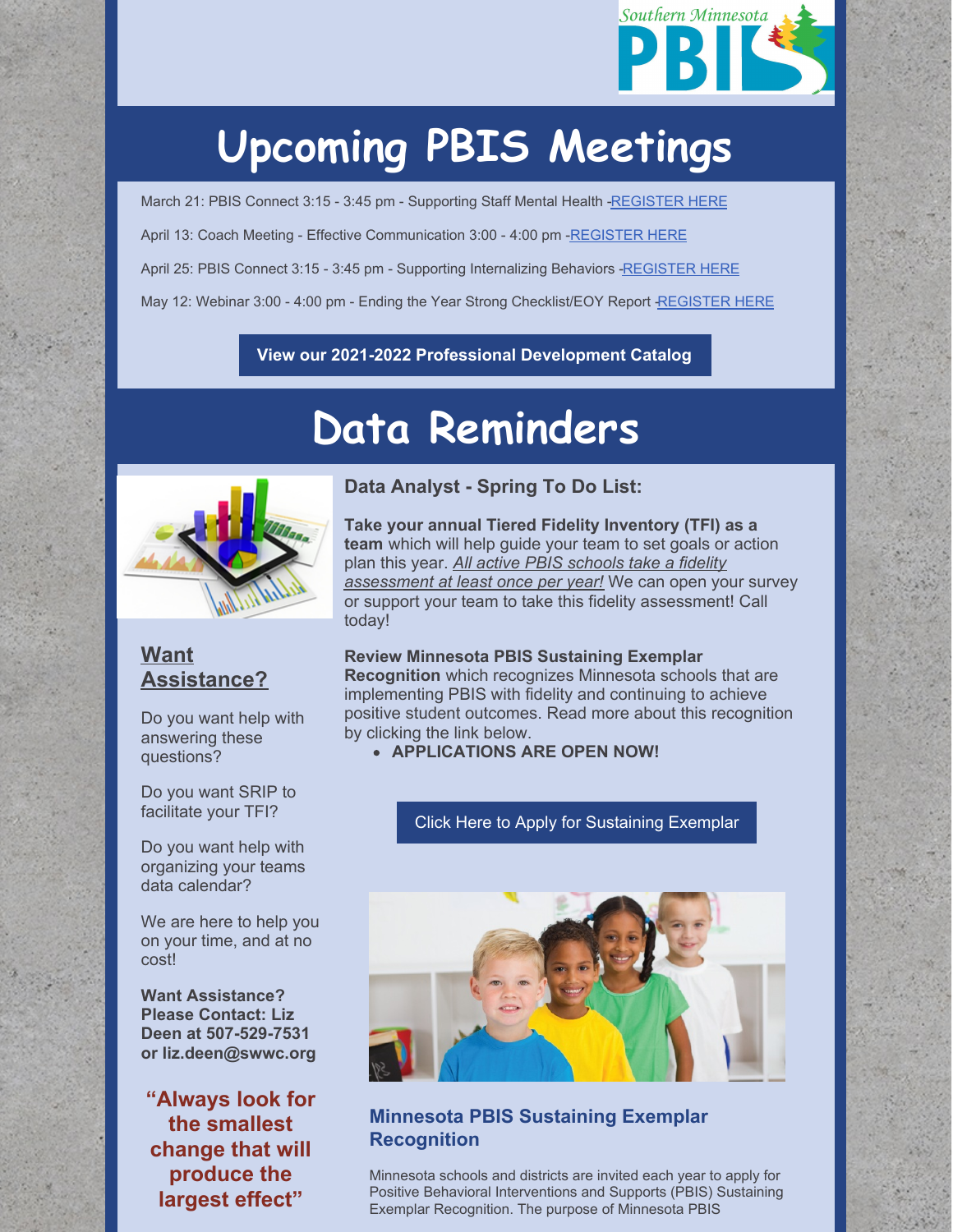*-Horner 2012*

Sustaining Exemplar Recognition is to identify and recognize...

[Read](https://www.pbismn.org/statewide/sustaining-exemplar-schools.php) more www.pbismn.org

#### **EMAIL REGIONAL [COORDINATOR](mailto:liz.deen@swwc.org) FOR GUIDANCE AND SUPPORT**

# **Coaches Checklist**

## **Coach Spring To Do List:**

**Register for upcoming coach meetings** to strengthen your PBIS coaching skills. Coach meetings will be a mixture of content and collaboration with other coaches on specific topics. Join us for the next PBIS coach meeting!

Do you want **assistance with taking the Tiered Fidelity [Inventory](https://assets-global.website-files.com/5d3725188825e071f1670246/5daf1f12bc3bf471b96cbe2b_SWPBIS Tiered Fidelity Inventory (TFI).pdf) (TFI) and action planning**? Please reach out to your regional coordinator for FREE assistance to facilitate this with your team!



**April Coach Meeting**

Date: April 13, 2022 Time: 3:00 - 4:00 pm Location: Online

This coach meeting will focus ideas to effectively communicate across schools and to all stakeholders. Effective PBIS coaches are great communicators come and learn some ideas to strengthen yourself in this area!

**Click Here to [REGISTER](https://socrates.zoom.us/meeting/register/tJArce2trDkoE9MYDTLmJLNhPUs952zxbTEu)**

## **Want Assistance?**

Do you want help with answering PBIS questions?

**Please Contact: Liz Deen at 507-529-7531 or liz.deen@swwc.org**

# **PBIS Connect - Interconnected Systems**

**from Rachel Cox Raverty, MSW, BSSW, LGSW**

## **PBIS Connect: Supporting Staff**

Here are some strategies and techniques for teachers to use in improving self-care:

- 1. Schedule daily time for selfcare, or it might not happen!
- 2. Make self-care a priority; even 10 minutes per day is helpful.
- 3. Set healthy boundaries for your time—literally use a timer and stick to your plans when it goes off.



### **PBIS Connect - Integrated Systems Supporting Staff**

This meeting will explore smart ways to prevent teacher burnout, support staff and promote buyin for PBIS.

**Target Audience:** Any PBIS team member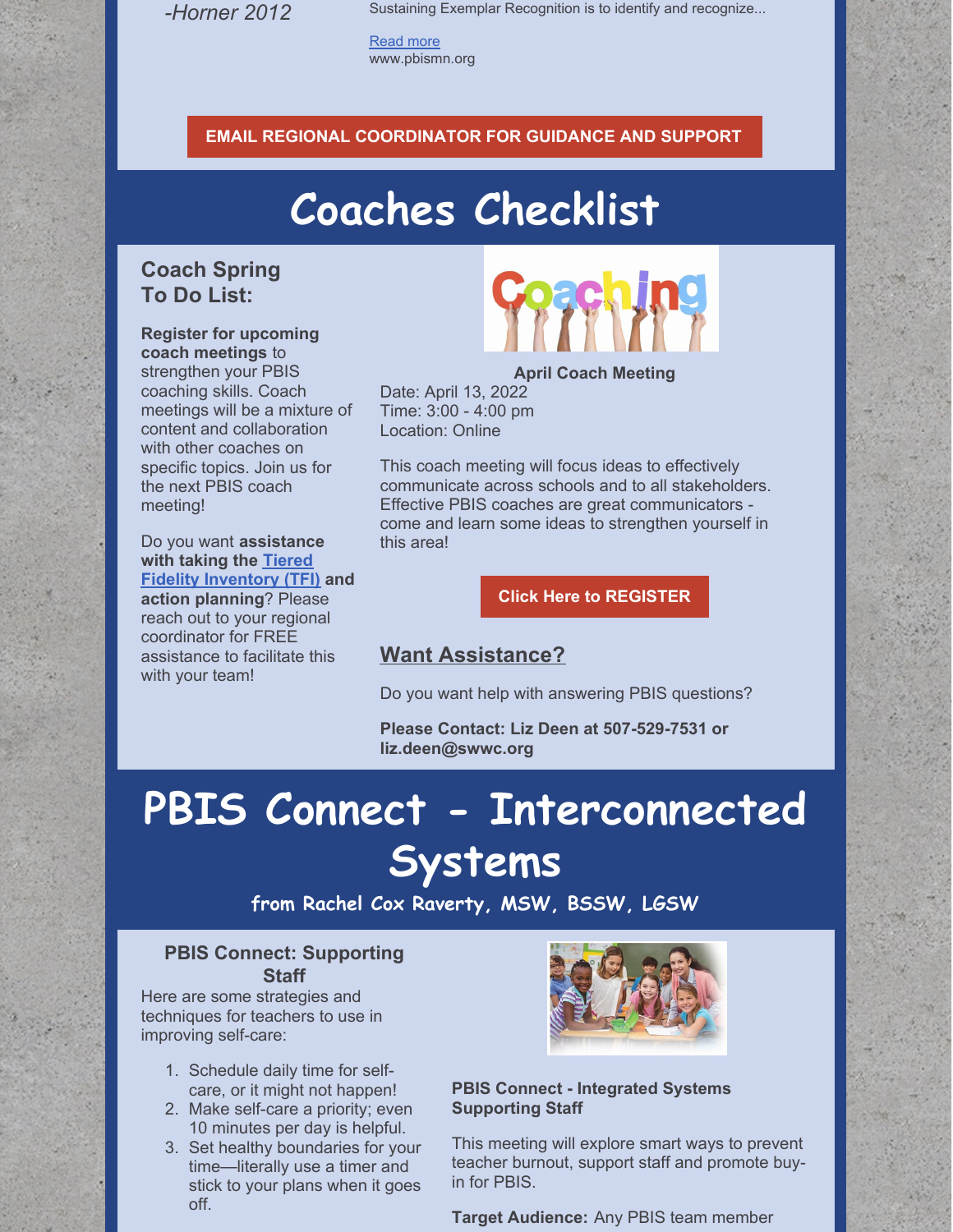- 4. Chose fun things to do with your time, in advance.
- 5. Take at least two 10-15 minute breaks during the workday, in addition to lunch!
- 6. Connect with other teachers and share your concerns, thoughts, questions and ideas.
- 7. Spend time with pets!
- 8. Reduce clutter and keep your desk/classroom organized.
- 9. Celebrate successes—your own and others'!
- 10. When you get stuck, ask for help from colleagues, administrators and professional provider!

interested in learning simple ideas to support staff.

**Date:** March 21, 2022

**Time:** 3:15 pm - 3:45 pm

**Location:** Online

**COST:** FREE

**CEU's:** Teacher available

**[REGISTER](https://socrates.zoom.us/meeting/register/tJcpcuyprjIqG9b26-KpkZqHhsOdA3kBA4xS) HERE**

## **2022 Summer Institute - Presenters Wanted**

## **2022 Summer Institute - Call for Presenters**

Date: June 15th & 16th Location: Online



**View Last Year's [Presentations](https://pbismn.org/summer-institute/)**

**[Summer](https://docs.google.com/document/d/17peU6p_P5b8OkymxdtjSPmVRbGHboltJ/edit?usp=sharing&ouid=107427177669098206551&rtpof=true&sd=true) Institute Breakout Session RFP**

PBIS Summer Institute is an annual FREE PBIS conference in Minnesota where researchers and practitioners from across the state share current PBIS implementation and sustainability practices. Mark your calendar to join this great opportunity to learn from others.

The Annual PBIS Summer Institute is seeking Breakout Session Presentation proposals to share information on effective strategies and practice in the field of School Wide PBIS. Consider sharing your PBIS story with others click the red button on the side to apply to share at 2022 Summer Institute!

# **PBIS Sustaining Exemplar Schools & Districts Applications are accepted through April 8, 2022**

## **2021-2022 Sustaining Exemplar Recognition**

Minnesota schools and districts are invited to apply for the Positive Behavioral Interventions and Supports (PBIS) Sustaining Exemplar Recognition.

To be identified as a Sustaining Exemplar School, teams need to demonstrate continued implementation of SW-PBIS with fidelity. In the application, schools document the work of their leadership team, a data system measuring effort, fidelity and outcome data, a system of data analysis and action planning, sustainability efforts, and giving back at the local, state or national level.

Do you want help with measuring fidelity? Contact SRIP today!

Listen to 2020 PBIS [Exemplar](https://flipgrid.com/27912724) School Stories

Listen to 2021 PBIS [Exemplar](https://flipgrid.com/85b82b1e) School Stories

**Click Here to [Apply](https://www.pbismn.org/statewide/sustaining-exemplar-schools.php)**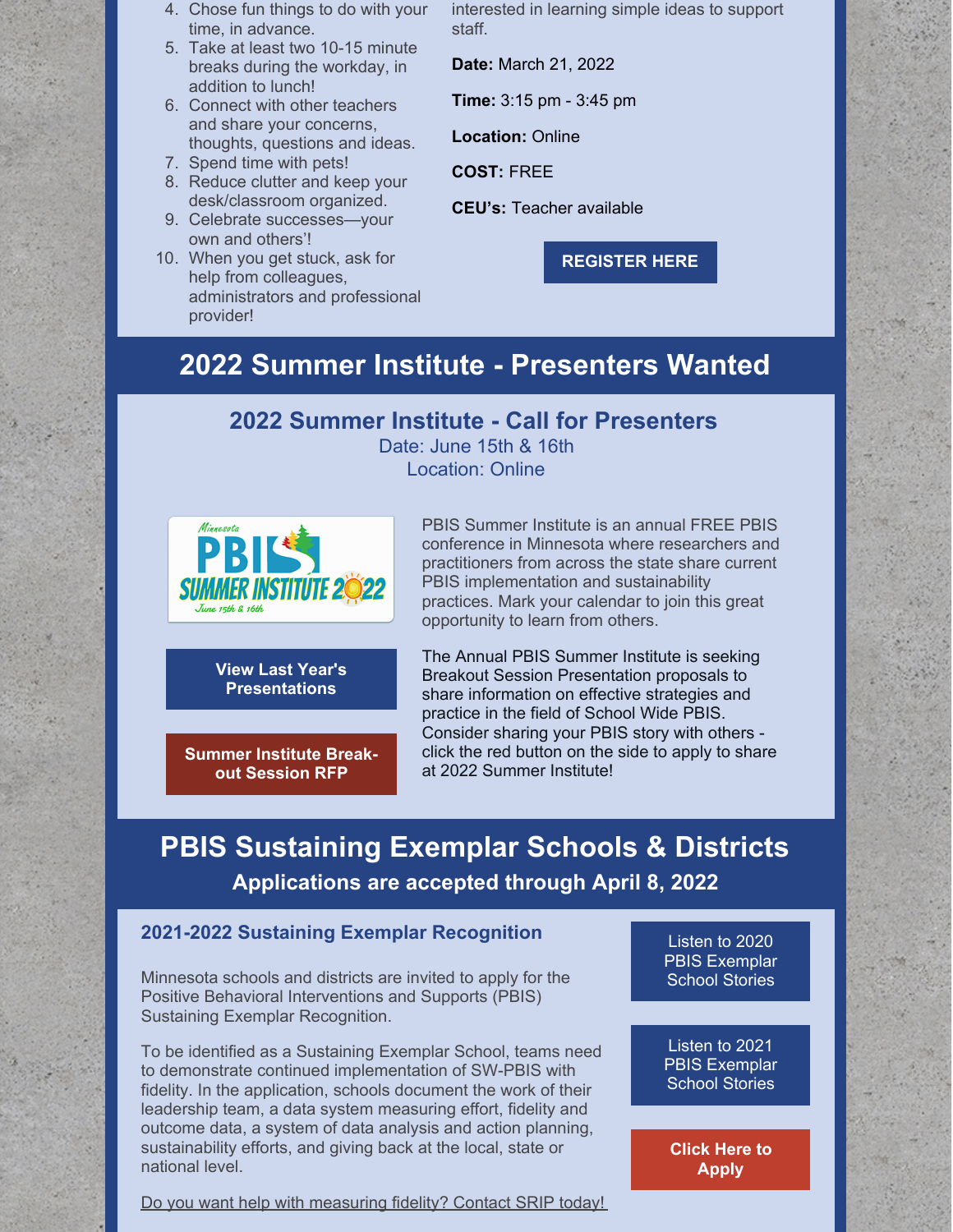

### **Minnesota PBIS Sustaining Exemplar Recognition**

Minnesota schools and districts are invited each year to apply for Positive Behavioral Interventions and Supports (PBIS) Sustaining Exemplar Recognition. The purpose of Minnesota PBIS Sustaining Exemplar Recognition is to identify and recognize...

[Read](http://pbismn.org/statewide/sustaining-exemplar-schools.php) more pbismn.org

## **Positive Behavioral Interventions & Supports (PBIS) 101 Video for School Teams**



### **Does your licensed staff need their PBIS CEU for licensure?**

Consider viewing the PBIS 101 webinar provided by Minnesota PBIS to provide your staff with an introduction to the PBIS framework, structures, and work that Minnesota schools are doing with PBIS, a multi-tiered system of support (MTSS), across the state. The second half of the video highlights three Minnesota PBIS exemplar schools - hear their stories about PBIS!

The presenter, Charlie Eisenreich, is a retired principal and high school teacher and coach prior to serving 23 years as an administrator in St. Cloud Area School District.

## **MN Positive Behavior Support Network**

**MN PBS Network Collaborator's Forum from March 10, 2022**

Did you not register in time for the [#MNPBS2022](https://mobile.twitter.com/hashtag/MNPBS2022?src=hashtag_click) Collaborators Forum?

You can watch the live stream on YouTube now, or later: <https://youtu.be/DHj0XREJ2mY>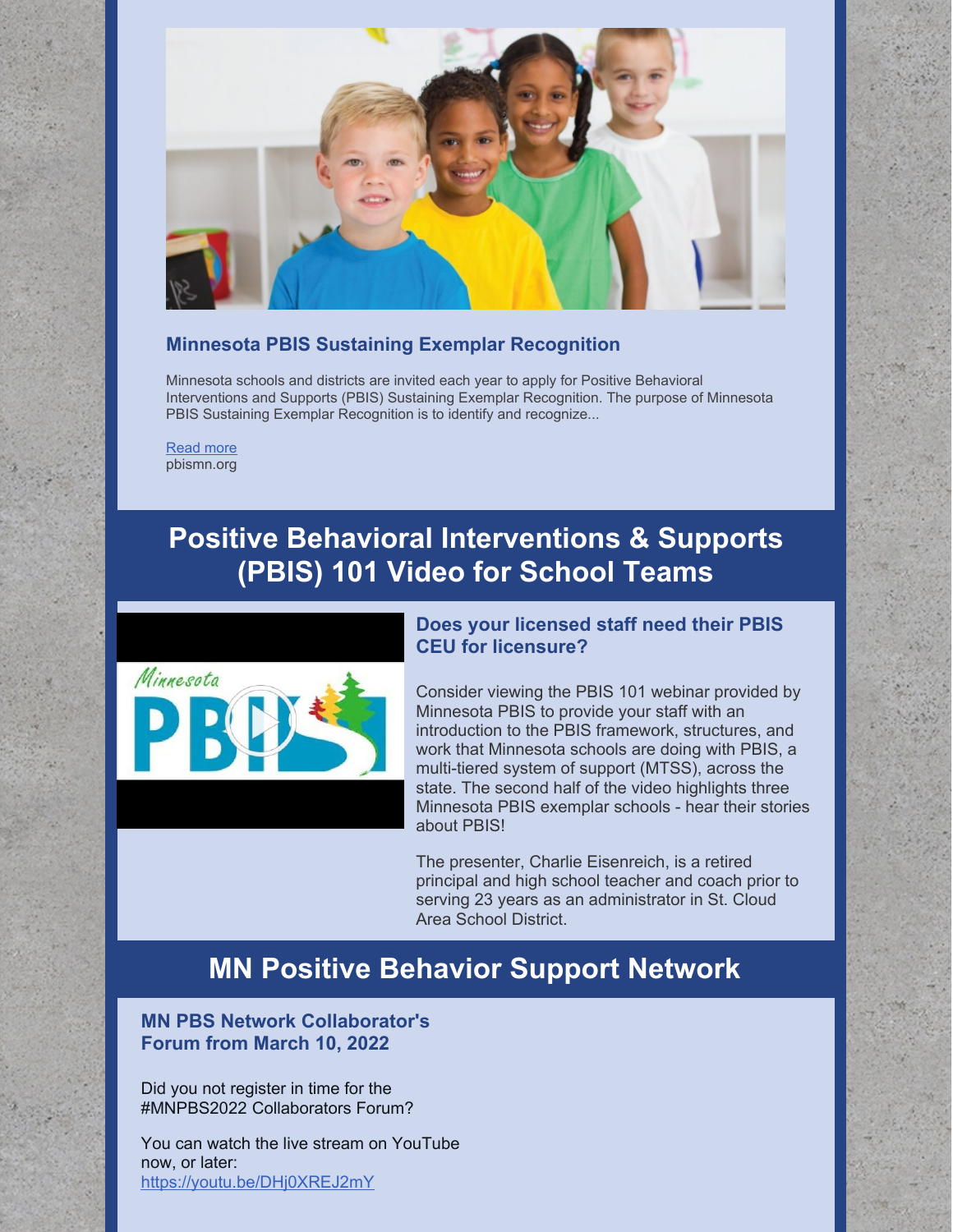

# **PBIS Assessment - New Login System - Want or Need Help opening surveys? Let us know!**

# [www.pbisapps.org](http://www.pbisapps.org)



## **PBISApps | News-What to Expect from the New Login System ...**

Keeping your student, behavior, and survey data secure is one of our highest priorities. We regularly update our systems to make sure the data you enter remain confidential. The way you log into the applications is a critical component of the...

[Read](https://www.pbisapps.org/articles/what-to-expect-from-the-new-login-system-on-march-12) more www.pbisapps.org

# **Consider GIVING BACK Volunteers Needed for Research Study on PBIS Teacher Rewards**

**Consider participating on a study about the effectiveness of teacher rewards in schools.**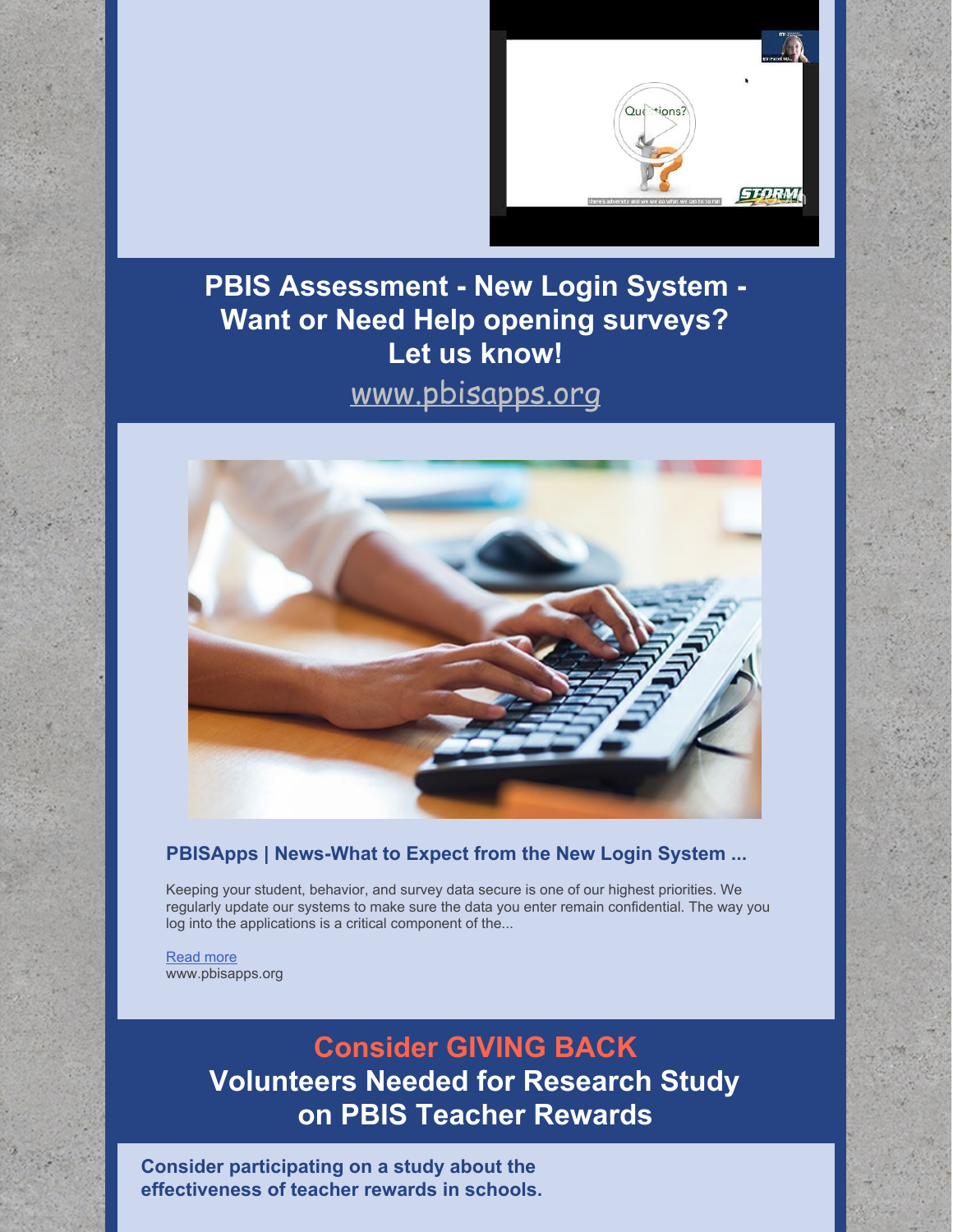Maggie West, a doctoral student at MN State University - Mankato, is studying the effectiveness of teacher rewards in schools. She is looking for people who have a good understanding of how teacher rewards have been implemented in their schools.

Rewards can be defined as something that is given in recognition of one's service, effort, or achievement. In this instance, rewards are given to teachers for their service or effort in implementing school wide PBIS. \*Rewards do not require evidence of future behavior change in order to be rewards.

#### **Participation involves:**

- 10-15 minute online survey
- 1 participant per school

#### **You may qualify if you:**

- If your school completed PBIS training
- If you are currently, or have been a member of your school's PBIS team
- If you have a good understanding of how a teacher reward system was implemented in your school



**Click Here to [Learn](https://files.constantcontact.com/0a9ad3a5201/90fe43e8-cbf2-4ad1-9386-ff1275a6d04e.pdf?rdr=true) More**

**Click Here to [Participate](https://mnsu.co1.qualtrics.com/jfe/form/SV_bO81Xb8ZlEcm8ND) and Take the Survey (10-15 minutes)**

**Questions - please contact:**

Dr. Kevin Filter [kevin.filter@mnsu.edu](mailto:kevin.filter@mnsu.edu)

Maggie West, MS, Doctoral **Candidate** [maggie.west@mnsu.edu](mailto:maggie.west@mnsu.edu)

# **Cohort 18 PBIS Team Training - Applications are being Accepted!**

It is that time again! If you are not a PBIS school, you know a school who could benefit from implementing this evidence based frameworks, or your PBIS team needs comprehensive PBIS training to enhance programming, please consider applying to be part of PBIS Tier I team cohort training. Training is free to school teams and provided in southern Minnesota.

PBIS is widespread throughout the state and is well represented in our region. PBIS is about building a positive culture throughout your building, using ongoing data to help with decision making, decreasing unexpected behaviors, and increasing student academic outcomes. It is not a "packaged system" but is, instead, a framework of multi-tiered social, emotional and behavioral (SEB) support that is specific for your site.

If you are interested in learning more, please watch this video below about PBIS Cohort training in Southern Minnesota OR reach out to Liz Deen, PBIS regional coordinator.



## **Cohort 18 Applications are Now Available!**

Teams can apply for Cohort 18 training (August 2022-Spring 2024) on our "[Application](http://pbismn.org/getting-started/application-for-school-training.php) for School Training" page or by clicking the direct link below.

Link to Apply: <http://s.alchemer.com/s3/PBIS-Cohort-18>

If you need or want more information, we would be happy to meet with you to discuss it more thoroughly!

Have a great day!

**Elizabeth Deen PBIS Coordinator** [liz.deen@swwc.org](mailto:liz.deen@swwc.org)